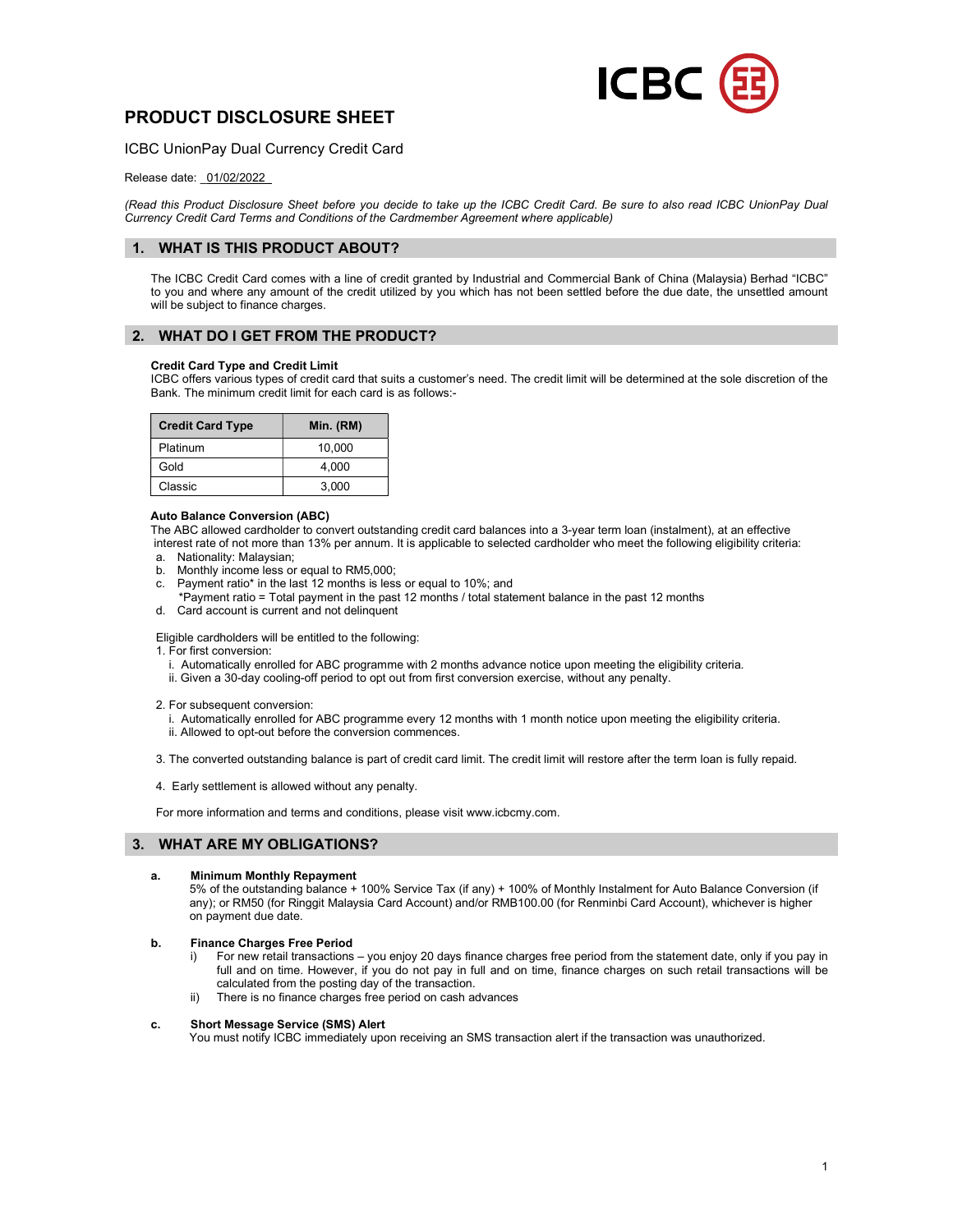# 4. WHAT ARE THE FEES AND CHARGES I HAVE TO PAY?

| Fees and charges                                            | <b>Description</b>                                                                                                                                                                                                                                                                                                                                                                                                                                                                            |                                                                                                       |  |                      |           |  |
|-------------------------------------------------------------|-----------------------------------------------------------------------------------------------------------------------------------------------------------------------------------------------------------------------------------------------------------------------------------------------------------------------------------------------------------------------------------------------------------------------------------------------------------------------------------------------|-------------------------------------------------------------------------------------------------------|--|----------------------|-----------|--|
| <b>Annual Fee</b>                                           | <b>Principal (RM)</b><br><b>Credit Card Type</b><br><b>Supplementary (RM)</b>                                                                                                                                                                                                                                                                                                                                                                                                                 |                                                                                                       |  |                      |           |  |
|                                                             | Classic card                                                                                                                                                                                                                                                                                                                                                                                                                                                                                  | 75.00                                                                                                 |  | 35.00                |           |  |
|                                                             | Gold card                                                                                                                                                                                                                                                                                                                                                                                                                                                                                     | 150.00                                                                                                |  | 75.00                |           |  |
|                                                             | Platinum card                                                                                                                                                                                                                                                                                                                                                                                                                                                                                 | 330.00                                                                                                |  | 165.00               |           |  |
|                                                             |                                                                                                                                                                                                                                                                                                                                                                                                                                                                                               |                                                                                                       |  |                      |           |  |
| <b>Finance Charges</b>                                      | Retail Purchases & Auto Balance Conversion Programme (ABC):                                                                                                                                                                                                                                                                                                                                                                                                                                   |                                                                                                       |  |                      |           |  |
|                                                             |                                                                                                                                                                                                                                                                                                                                                                                                                                                                                               |                                                                                                       |  | <b>Interest Rate</b> |           |  |
|                                                             | <b>Description</b>                                                                                                                                                                                                                                                                                                                                                                                                                                                                            |                                                                                                       |  | Per month            | Per annum |  |
|                                                             | Prompt minimum payment amount due for 12<br>consecutive months                                                                                                                                                                                                                                                                                                                                                                                                                                |                                                                                                       |  | 1.13%                | 13.5%     |  |
|                                                             | months in a 12 months repayment cycle                                                                                                                                                                                                                                                                                                                                                                                                                                                         | Prompt minimum payment amount due for at least 10                                                     |  | 1.33%                | 16.0%     |  |
|                                                             | card tenure is less than 12 months                                                                                                                                                                                                                                                                                                                                                                                                                                                            | Prompt minimum payment amount due for less than<br>10 months in a 12 months repayment cycle or credit |  | 1.46%                | 17.5%     |  |
|                                                             | To enjoy lower finance charges for retail transactions, you should make at least 10 prompt payments<br>in the last 12 months.                                                                                                                                                                                                                                                                                                                                                                 |                                                                                                       |  |                      |           |  |
|                                                             | Cash Advance:<br>Finance charge to be calculated at 18% per annum of the outstanding cash advance amount on a<br>daily basis from cash advancement transaction date until full repayment date.                                                                                                                                                                                                                                                                                                |                                                                                                       |  |                      |           |  |
| <b>Cash Advance Fee</b>                                     | A cash advance fee of 5% of the amount of cash advanced will be charged, subject to a minimum of<br>RM20.00 (for Ringgit Malaysia Card Account) or RMB40.00 (for Renminbi Card Account).                                                                                                                                                                                                                                                                                                      |                                                                                                       |  |                      |           |  |
| Late Payment Charge                                         | In the event of failure to make the Minimum Monthly Repayment on the Payment Due Date, a late<br>payment charge of 1% of total outstanding balances as at statement date, subject to a minimum<br>charge of RM5.00 (for Ringgit Malaysia Card Account) or RMB10.00 (for Renminbi Card Account)<br>and a maximum charge of RM50.00 (for Ringgit Malaysia Card Account) or RMB100.00 (for<br>Renminbi Card Account), shall be debited to the Card Account.                                      |                                                                                                       |  |                      |           |  |
| <b>Overseas Transaction</b><br><b>Conversion Fee</b>        | Transactions made in foreign currency except Renminbi, will be converted to Ringgit Malaysia at the<br>conversion rate as determined by UnionPay International at its absolute discretion. In addition, you<br>will also have to pay Foreign Exchange Spread of 1% of the converted Ringgit Malaysia amount for<br>the conversion of the transactions made in foreign currency. The exchange may differ from the rate<br>in effect on the date of the transaction due to market fluctuations. |                                                                                                       |  |                      |           |  |
| <b>Over Limit Fee</b>                                       | An over-limit fee of RM10.00 will be imposed at each occurrence when the your card exceeds the<br>Cardmember's assigned credit limit.                                                                                                                                                                                                                                                                                                                                                         |                                                                                                       |  |                      |           |  |
| <b>Card Replacement Fee</b>                                 | RM50.00 per card                                                                                                                                                                                                                                                                                                                                                                                                                                                                              |                                                                                                       |  |                      |           |  |
| <b>Sales Draft Retrieval</b><br>Request Fee                 | RM15.00 per copy                                                                                                                                                                                                                                                                                                                                                                                                                                                                              |                                                                                                       |  |                      |           |  |
| <b>Additional Monthly</b><br><b>Statement Retrieval Fee</b> | RM10.00 per monthly statement                                                                                                                                                                                                                                                                                                                                                                                                                                                                 |                                                                                                       |  |                      |           |  |
| <b>Balance Enquiry Fee</b>                                  | A fee of RM1.00 will be imposed for inquiry made through any UnionPay ATM (except in Mainland<br>China) and RMB2.00 will be imposed for inquiry made through any UnionPay ATM in Mainland<br>China.                                                                                                                                                                                                                                                                                           |                                                                                                       |  |                      |           |  |
| <b>Cash Withdrawal Fee</b>                                  | A withdrawal fee of RM4.00 will be imposed for each withdrawal transaction via MEPS Shared ATM<br>network and RM12.00 for each withdrawal via overseas network (except Mainland China) or<br>RMB25.00 for each withdrawal transaction via overseas network within Mainland China.                                                                                                                                                                                                             |                                                                                                       |  |                      |           |  |
| <b>Service Tax</b>                                          | RM 25.00 per card per annum<br>Upon new card activation date (activation includes activation of temporary CVV) and subsequently,<br>upon the anniversary of your card activation date.                                                                                                                                                                                                                                                                                                        |                                                                                                       |  |                      |           |  |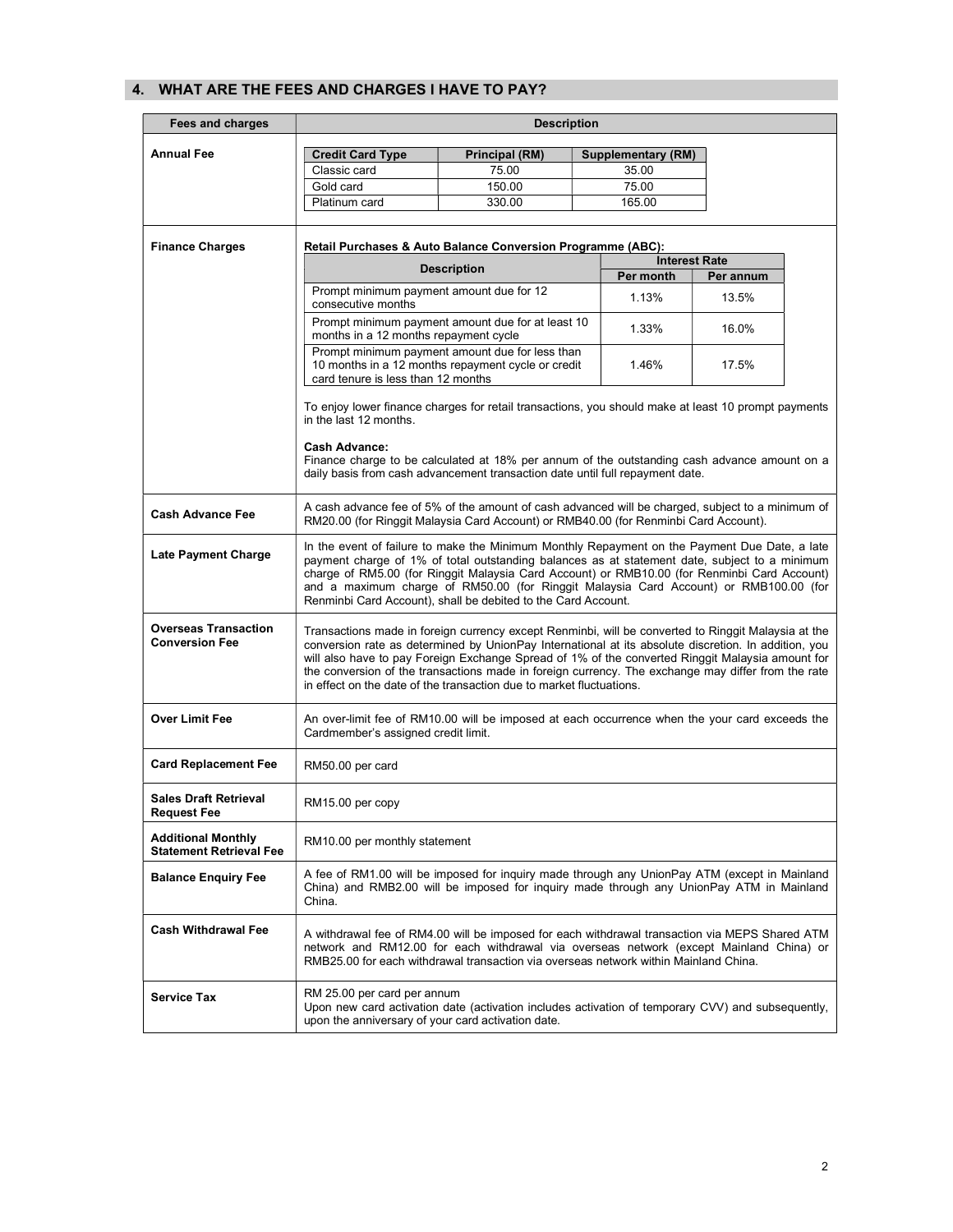# 5. WHAT IF I FAIL TO FULFILL MY OBLIGATIONS?

## a. Late Payment Charges

In the event of failure to make the Minimum Monthly Repayment on the Payment Due Date, a late payment charge of 1% of total outstanding balances as at statement date, subject to a minimum charge of RM5.00 (for Ringgit Malaysia Card Account) and/or RMB10.00 (for Renminbi Card Account) and a maximum charge of RM50.00 (for Ringgit Malaysia Card Account) and/or RMB100.00 (for Renminbi Card Account), shall be debited to the Credit Card Account.

## b. Withdrawal of Card or facilities or services offered

ICBC may withdraw the Credit Card and/or any of the services offered with prior notice and the whole outstanding balance on the Credit Card Account shall become immediately due and payable to Industrial and Commercial Bank of China (Malaysia) Berhad.

## c. Liability for Unauthorized Transactions

You must always use reasonable precautions to prevent the loss of your Credit Card and Personal Identification Number (PIN). You are advised not to disclose the PIN of a Credit Card or Credit Card details to any other Person under any circumstances or by any means whatsoever whether voluntarily or otherwise. You must notify ICBC immediately as soon as reasonably practicable after having found that your Credit Card is lost or stolen, an unauthorised use has occurred or the PIN may have been compromised, followed by a written confirmation together with a copy of police report.

You must take reasonable steps and precautions to keep the Card and PIN secure at all times, including at your place of residence. These include not:

- i) disclosing the credit card details or PIN to any other person;<br>ii) writing down the PIN the credit card, or on anything kept in c
- writing down the PIN the credit card, or on anything kept in close proximity with the card;
- iii) using a PIN selected from the cardholder's birth date, identity card, passport, driving licence or contact numbers; and
- iv) allowing any other person to use the credit card and PIN.

You will not be held liable for card present unauthorised transactions which require PIN verification, provided you have not:

- (a) acted fraudulently or with gross negligence;
	- (b) delayed in notifying ICBC as soon as reasonably practicable after having discovered the loss or unauthorised use of your Credit Card;
	- (c) voluntarily disclosed the PIN to another person;
- (d) recorded the PIN on your Credit Card or anything kept in close proximity with your Credit Card.

You will not be held liable for card-present unauthorised transactions which require signature verification or the use of a contactless card, provided you have not:

- (a) acted fraudulently or with gross negligence;
- (b) delayed in notifying the Bank as soon as reasonably practicable after having discovered the loss or unauthorised use of your Credit Card;
- (c) left your Credit Card or an item containing your Credit Card unattended in places visible and accessible to others;
- (d) voluntarily allowed another person to use your Credit Card.

On the other hand, if there is an unauthorized use of your credit card before the report is made, you may be held liable for all the charges incurred. Please refer to the ICBC UnionPay Dual Currency Credit Card Terms and Conditions of the Cardmember Agreement, under Clause 17.

If you fail to abide by the terms and conditions of the credit card, we have the right to terminate your card.

## d. Right to Set-off

 ICBC has the right to set-off any credit balance in your account maintained with ICBC against any outstanding balance in your ICBC Credit Card Account. Please refer to the ICBC UnionPay Dual Currency Credit Card Terms and Conditions of the Cardmember Agreement, under Clause 23.

## e. Auto Balance Conversion (ABC)

 If you fail to pay your monthly installment by due date, the late payment charges and finance charges as described in Section 4 will be imposed and ICBC has the right to set-off any credit balance in your account maintained with ICBC against any outstanding balance. If you fail to make payment for instalment due in full for 3 consecutive months or more, the ABC programme will be terminated.

# 6. WHAT ARE THE MAJOR RISKS OF A CREDIT CARD?

By paying less than the full payment due amount, the interest amount and the time taken to settle the full amount will increase. Think about your repayment capacity when charging the credit card. If you use your credit card to make repayment for other financing, it may cost you more. The finance charges imposed on the outstanding balance for this credit card is based on a tiered pricing structure in accordance to your repayment history.

If ICBC detects any unusual or suspicious activity on your Credit Card Account, we may temporarily suspend your credit privileges until such activity is verified. If you have problems paying for your credit card balances, contact us early to discuss repayment alternatives.

- You are responsible for all charges incurred by your Supplementary Cardmembers (if any)
- You should not disclose your credit card details or PIN number to any unauthorized persons.
- You should notify us immediately after having found that your credit card is lost or stolen.

We are entitled to recall or withdraw all other credit facilities that you have with ICBC if you default or breach in respect of a Credit Card Account.

# 7. WHAT DO I NEED TO DO IF THERE ARE CHANGES TO MY CONTACT DETAILS?

It is important that you inform us promptly of any change in your address, and contact number to ensure that all correspondence reaches you in a timely manner.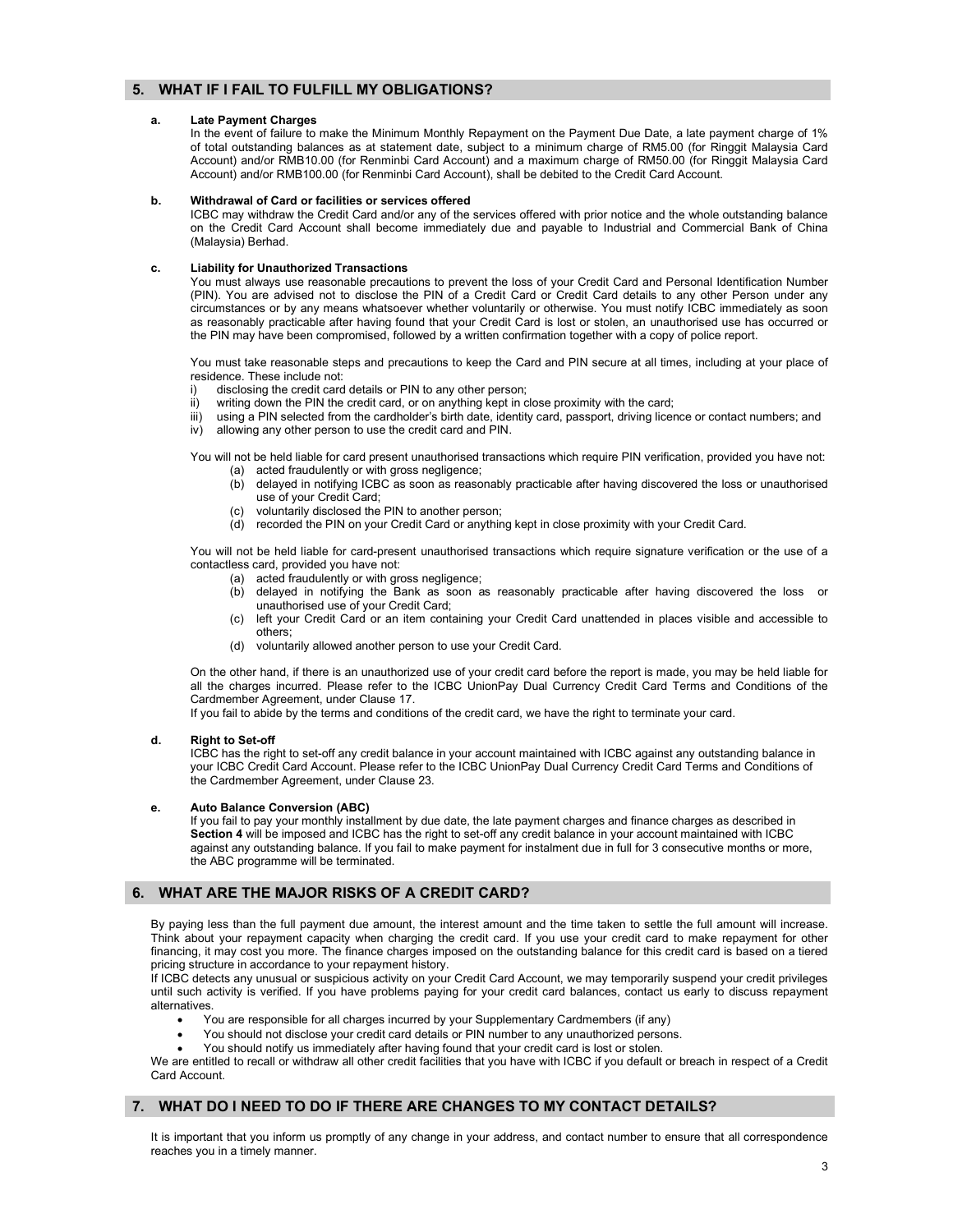# 8. WHERE CAN I GET ASSISTANCE AND APPEAL?

If you have difficulties in making repayments, you should contact us earliest possible to discuss repayment alternatives. You may contact us at:

| Address   | : ICBC Cards Centre                |
|-----------|------------------------------------|
|           | P.O. Box 13435, 50810 Kuala Lumpur |
| Telephone | : +1800 18 5588 (Domestic)         |
|           | : +603 2788 1600 (Overseas)        |
| Fax       | $: +60323013388$                   |
| Email     | : cardcentre@my.icbc.com.cn        |

Alternatively, you may seek the services of Agensi Kaunseling dan Pengurusan Kredit (AKPK), an agency established by Bank Negara Malaysia to provide free services on money management, credit counseling, debt restructuring for individuals and you may also join the "Program Pengurusan Wang Anda" (POWER) to help your credit management. You may contact AKPK at:

| Address   | : Tingkat 8, Maju Junction Mall                                                                                           |
|-----------|---------------------------------------------------------------------------------------------------------------------------|
|           | 1001. Jalan Sultan Ismail                                                                                                 |
|           | 50250 Kuala Lumpur, Malaysia                                                                                              |
| Telephone | $: +1800882575$                                                                                                           |
| Email     | : enquiry@akpk.org.my                                                                                                     |
|           | If you wish to complain on the products or services provided by us, you may also contact us at:                           |
| Address   | : ICBC Cards Centre                                                                                                       |
|           | P.O. Box 13435, 50810 Kuala Lumpur                                                                                        |
| Telephone | : +1800 18 5588 (Domestic)                                                                                                |
|           | : +603 2788 1600 (Overseas)                                                                                               |
| Fax       | $: +60323013388$                                                                                                          |
| Email     | : cardcentre@my.icbc.com.cn                                                                                               |
| Website   | : www.icbcmy.com                                                                                                          |
|           | If your query or complain is not satisfactorily resolved by us, you may contact Bank Negara Malaysia LINK or TELELINK at: |
| Address   | : Block D, Bank Negara Malaysia                                                                                           |
|           | Jalan Dato' Onn                                                                                                           |
|           | 50480 Kuala Lumpur                                                                                                        |
| Telephone | $: +1300885465$                                                                                                           |
| Fax       | $: +60321741515$                                                                                                          |
| Email     | : bnmtelelink@bnm.gov.my                                                                                                  |
|           |                                                                                                                           |

# 9. WHERE CAN I GET FURTHER INFORMATION?

Should you require additional information on credit cards, please contact ICBC Customer Service Hotline at 1800-18-5588 (Domestic)/+603-2788 1600 (Overseas).

For further information on ICBC credit card fees and charges, please visit www.icbcmy.com

#### IMPORTANT NOTE:

Legal action may be taken against you if you **DO NOT KEEP UP** repayments on your credit card balance.

The information provided in this disclosure sheet is valid as at 01 February 2022.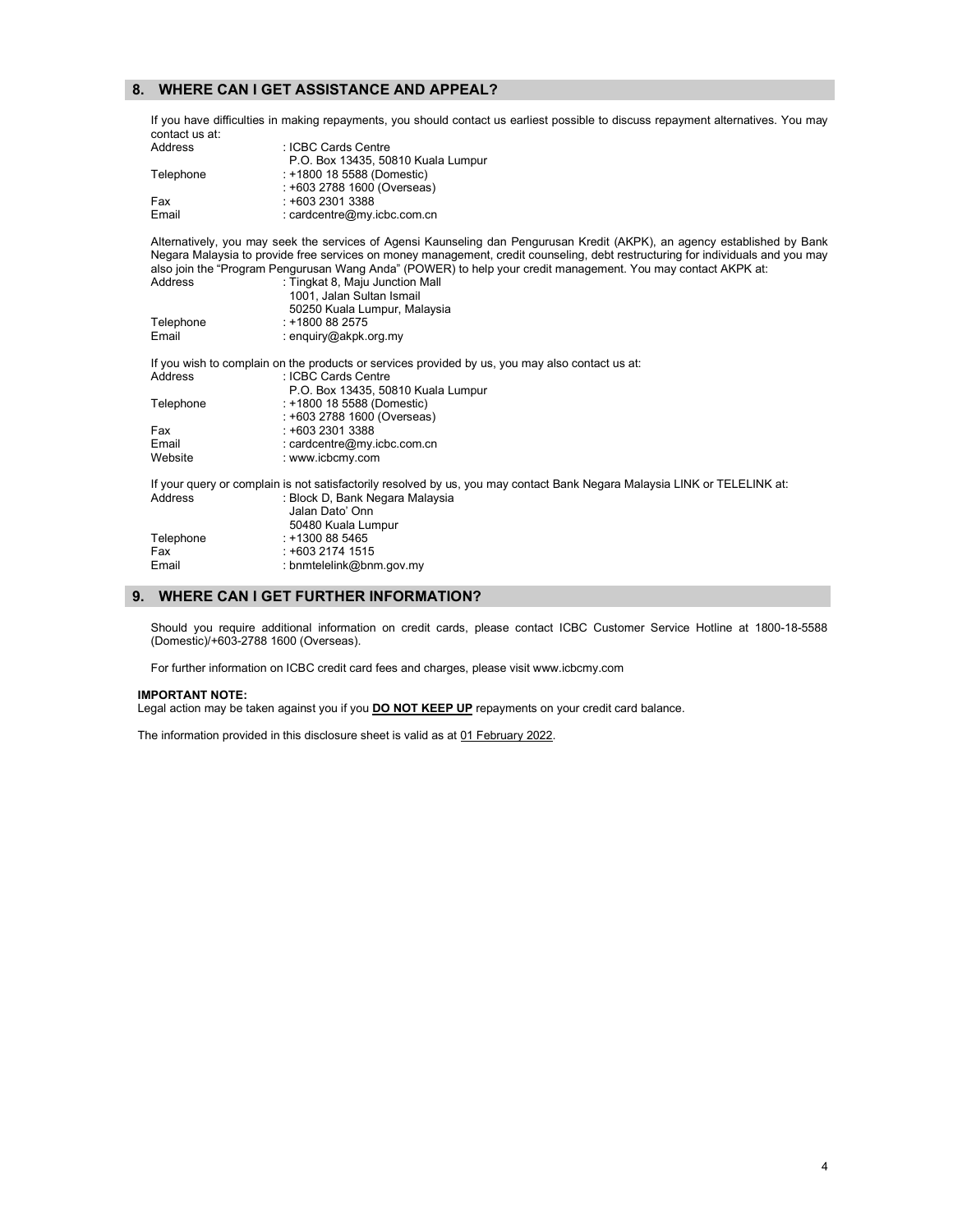# LEMBARAN PENERANGAN PRODUK

# Kad Kredit ICBC UnionPay Dwi Mata Wang

## Tarikh: \_01/02/2022\_

(Sila baca Lembaran Penerangan Produk ini sebelum anda membuat keputusan untuk mendapatkan kad kredit ICBC. Pastikan anda juga membaca Terma dan Syarat Kad Kredit ICBC UnionPay Dwi Mata Wang Perjanjian Ahli Kad mengikut mana yang berkenaan)

# 1. APAKAH PRODUK INI?

Kad ini merupakan kad kredit ICBC dengan kemudahan kredit yang diberi oleh Industrial and Commercial Bank of China (Malaysia) Berhad "ICBC" kepada anda dan di mana apa-apa amaun kredit yang anda gunakan tidak diselesaikan sepenuhnya sebelum tarikh matang, jumlah yang tidak diselesaikan akan dikenakan caj kewangan.

# 2. APAKAH YANG SAYA PEROLEHI DARIPADA PRODUK INI?

## Jenis Kad Kredit dan Had kredit

ICBC menawarkan pelbagai jenis kad kredit yang sesuai dengan keperluan pelanggan. Peruntukan had kredit adalah tertakluk kepada budi bicara pihak bank. Had kredit minimum untuk setiap kad adalah seperti berikut:-

| Jenis kad kredit | Min. (RM) |
|------------------|-----------|
| Platinum         | 10.000    |
| Emas             | 4.000     |
| Klasik           | 3,000     |

## Penukaran Baki Automatik

 Penukaran baki automatic adalah untuk pemegang kad kredit menukar baki yang tertunggak kepada Pinjaman Bertempoh 3 tahun (ansuran) pada kadar faedah tidak melebihi 13% setahun. Sesuai kepada pemegang kad terpilih yang memenuhi kriteria kelayakan berikut:

- a. Warganegara Malaysia
- b. Pendapatan bulanan tidak melebihi RM5,000
- c. Nisbah pembayaran\* dalam tempoh 12 bulan yang lalu tidak melebihi 10%
- Nisbah pembayaran = Jumlah baki pembayaran / jumlah penyata (12 bulan sebelumnya)
- d. Akaun kad adalah semasa dan tidak tertunggak

Pemegang kad yang layak akan mendapat berikut:

a. Untuk penukaran pertama:

- i. Secara automatik mendaftar untuk program ABC dengan 2 bulan notis pendahuluan setelah memenuhi kriteria kelayakan.
- ii. Apabila baki kad kredit telah ditukar, anda dibenarkan untuk membuat pembatalan dalam tempoh 30 hari dari tarikh penukaran tanpa dikenakan sebarang penalti.

b. Untuk penukaran seterusnya:

- i. Didaftarkan secara automatik untuk program ABC setiap 12 bulan dengan 1 bulan notis setelah memenuhi kriteria kelayakan.
- ii. Dibenarkan untuk membuat pembatalan sebelum penukaran bermula.
- c. Baki tertunggak yang ditukar adalah sebahagian daripada had kad kredit. Ia akan memulih apabila Pinjaman Bertempoh dibayar balik sepenuhnya.
- d. Dibenarkan untuk membuat penyelesaian awal tanpa sebarang penalti.

Untuk maklumat lanjut dan terma dan syarat, rujuk kepada www.icbcmy.com.

## 3. Apakah tanggungjawab saya?

## a. Bayaran bulanan minima

5% daripada baki belum jelas dalam akaun kad + 100% cukai perkhidmatan (jika ada) + 100% ansuran bulanan bagi penukaran baki automatik (jika ada); atau RM50 (untuk akaun kad Ringgit Malaysia) dan/ atau RMB100.00 (untuk akaun kad Renminbi), yang mana lebih tinggi pada tarikh matang pembayaran.

## b. Tempoh tanpa caj kewangan

- i) Urusniaga runcit anda menikmati tempoh tanpa caj kewangan sebanyak 20 hari jika anda anda membayar sepenuhnya dan tepat pada masanya. Sekiranya anda tidak membayar sepenuhnya dan tepat pada masanya, caj kewangan bagi urus niaga runcit ini akan dikira dari tarikh catatan urus niaga itu.
- ii) Tiada tempoh tanpa caj kewangan bagi pendahuluan tunai.

## c. Pesanan Ringkas (SMS)

Anda hendaklah segera menghubungi pihak Bank sekiranya menerima pesanan ringkas (SMS) berkenaan urus niaga yang bukan diarahkan oleh anda.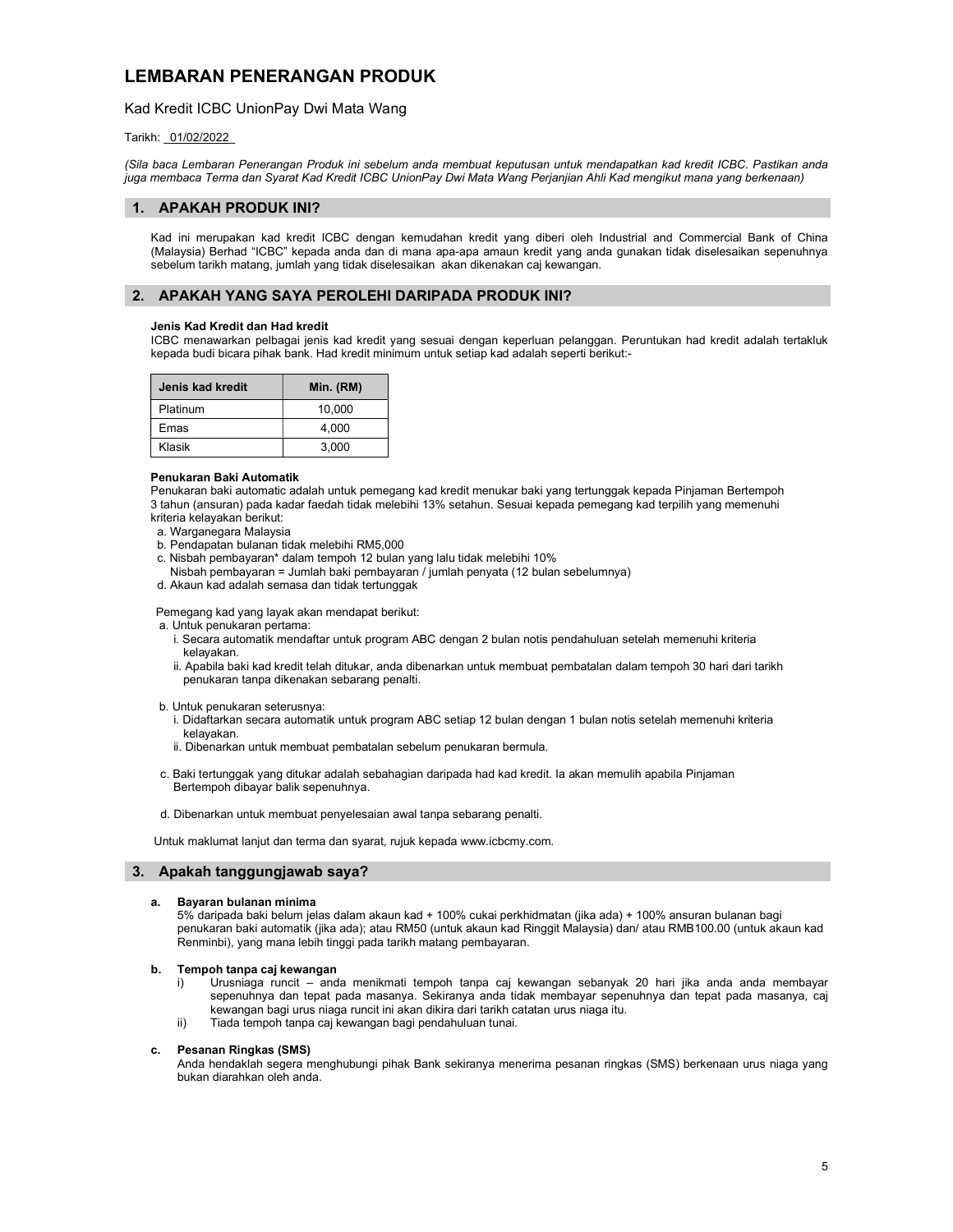# 4. Apakah fi dan caj yang perlu saya bayar?

| Fi dan caj                             | Penerangan                                                                                                                                                                                                                                                                                                                                                                                                                                                                                                                         |                                                                                                    |  |                            |       |  |
|----------------------------------------|------------------------------------------------------------------------------------------------------------------------------------------------------------------------------------------------------------------------------------------------------------------------------------------------------------------------------------------------------------------------------------------------------------------------------------------------------------------------------------------------------------------------------------|----------------------------------------------------------------------------------------------------|--|----------------------------|-------|--|
| Yuran tahunan                          |                                                                                                                                                                                                                                                                                                                                                                                                                                                                                                                                    |                                                                                                    |  |                            |       |  |
|                                        | Jenis kad kredit<br><b>Kad Klasik</b>                                                                                                                                                                                                                                                                                                                                                                                                                                                                                              | Kad Utama (RM)<br>75.00                                                                            |  | Kad Tambahan (RM)<br>35.00 |       |  |
|                                        | Kad Emas                                                                                                                                                                                                                                                                                                                                                                                                                                                                                                                           | 150.00                                                                                             |  | 75.00                      |       |  |
|                                        | Kad Platinum                                                                                                                                                                                                                                                                                                                                                                                                                                                                                                                       | 330.00                                                                                             |  | 165.00                     |       |  |
|                                        |                                                                                                                                                                                                                                                                                                                                                                                                                                                                                                                                    |                                                                                                    |  |                            |       |  |
|                                        | Pembelian Runcit dan Penukaran Baki Automatik:                                                                                                                                                                                                                                                                                                                                                                                                                                                                                     |                                                                                                    |  |                            |       |  |
| Caj Kewangan                           | Caj Kewangan<br>Penerangan                                                                                                                                                                                                                                                                                                                                                                                                                                                                                                         |                                                                                                    |  | <b>Setahun</b>             |       |  |
|                                        |                                                                                                                                                                                                                                                                                                                                                                                                                                                                                                                                    | Menjelaskan bayaran minimum tepat pada masanya                                                     |  | Sebulan                    |       |  |
|                                        | untuk 12 bulan berturut-turut.                                                                                                                                                                                                                                                                                                                                                                                                                                                                                                     |                                                                                                    |  | 1.13%                      | 13.5% |  |
|                                        | kitaran 12 bulan.                                                                                                                                                                                                                                                                                                                                                                                                                                                                                                                  | Menjelaskan bayaran minimum tepat pada masanya<br>untuk tempoh sekurang-kurangnya 10 bulan dalam   |  | 1.33%                      | 16.0% |  |
|                                        | tempohnya kurang daripada 12 bulan.                                                                                                                                                                                                                                                                                                                                                                                                                                                                                                | Menjelaskan bayaran minimum kurang daripada 10<br>bulan dalam tempoh 12 bulan atau kad kredit yang |  | 1.46%                      | 17.5% |  |
|                                        | Untuk menikmati caj kewangan lebih rendah bagi urus niaga runcit, anda hendaklah membuat<br>sekurang-kurangnya 10 bayaran minima tepat pada masanya dalam tempoh 12 bulan yang lepas.                                                                                                                                                                                                                                                                                                                                              |                                                                                                    |  |                            |       |  |
|                                        | Pendahuluan Tunai:<br>Caj kewangan bagi urus niaga tunai ialah 18% setahun dan dikira setiap hari daripada tarikh urus<br>niaga pendahuluan tunai sehingga baki dibayar dengan sepenuhnya.                                                                                                                                                                                                                                                                                                                                         |                                                                                                    |  |                            |       |  |
| Fi Pendahuluan Tunai                   | Fi pendahuluan tunai sebanyak 5% daripada amaun pendahuluan tunai akan dicaj, tertakluk kepada<br>minimum RM20.00 (untuk Akaun Kad Ringgit Malaysia) atau RMB40.00 (untuk Akaun Kad Renminbi).                                                                                                                                                                                                                                                                                                                                     |                                                                                                    |  |                            |       |  |
| Caj Pembayaran Lewat                   | Jika anda tidak membuat bayaran minimum selewat-lewatnya pada tarikh matang, caj 1% daripada<br>jumlah baki belum jelas pada tarikh penyata, tertakluk kepada caj minimum RM5.00 (untuk akaun kad<br>Ringgit Malaysia) atau RMB10.00 (untuk akaun kad Renminbi) dan caj maksimum RM50.00 (akaun<br>kad Ringgit Malaysia) atau RMB100.00 (untuk akaun kad Renminbi), akan didebitkan dalam Akaun<br>Kad.                                                                                                                            |                                                                                                    |  |                            |       |  |
| Fi Penukaran Urus Niaga<br>Luar Negara | Transaksi yang dibuat dalam mata wang asing kecuali Renminbi akan ditukar kepada Ringgit<br>Malaysia pada kadar pertukaran yang ditentukan oleh UnionPay International mengikut budi bicara<br>mutlaknya. Selain itu, anda juga perlu membayar Penyebaran Pertukaran Asing sebanyak 1%<br>daripada jumlah Ringgit Malaysia yang ditukar untuk penukaran mata wang asing bagi transaksi yang<br>dibuat. Pertukaran tersebut boleh berbeza dengan kadar yang digunakan pada tarikh urus niaga<br>disebabkan oleh turun naik pasaran. |                                                                                                    |  |                            |       |  |
| Fi Terlebih Had                        | Fi terlebih had sebanyak RM10.00 akan dikenakan setiap kali kad anda melebihi had kredit yang<br>diluluskan.                                                                                                                                                                                                                                                                                                                                                                                                                       |                                                                                                    |  |                            |       |  |
| Fi Penggantian Kad                     | RM50.00 setiap kad                                                                                                                                                                                                                                                                                                                                                                                                                                                                                                                 |                                                                                                    |  |                            |       |  |
| Fi Cetak Semula Draf<br>Jualan         | RM15.00 setiap salinan                                                                                                                                                                                                                                                                                                                                                                                                                                                                                                             |                                                                                                    |  |                            |       |  |
| Fi Permintaan Penyata<br>Tambahan      | RM10.00 setiap penyata bulanan                                                                                                                                                                                                                                                                                                                                                                                                                                                                                                     |                                                                                                    |  |                            |       |  |
| Fi Pertanyaan Baki                     | Pertanyaan yang dibuat melalui mana-mana ATM UnionPay (kecuali di Tanah Besar China) akan<br>dikenakan fi RM1.00 dan fi RMB2.00 bagi ATM UnionPay di Tanah Besar China.                                                                                                                                                                                                                                                                                                                                                            |                                                                                                    |  |                            |       |  |
| Fi Pengeluaran Tunai                   | Fi pengeluaran tunai sebanyak RM4.00 akan dikenakan bagi setiap transaksi pengeluaran melalui<br>ATM Rangkaian Dikongsi MEPS dan RM12.00 bagi setiap pengeluaran tunai melalui rangkaian di luar<br>negara (kecuali Tanah Besar China) atau RMB25.00 bagi setiap transaksi pengeluaran tunai melalui<br>rangkaian di luar negara dalam Tanah Besar China.                                                                                                                                                                          |                                                                                                    |  |                            |       |  |
| Cukai Perkhidmatan                     | RM 25.00 setiap kad setahun<br>Pada tarikh pengaktifan kad baru (pengaktifan termasuk pengaktifan CVV sementara) dan seterusnya<br>pada ulang tahun tarikh pengaktifan kad.                                                                                                                                                                                                                                                                                                                                                        |                                                                                                    |  |                            |       |  |

# 5. BAGAIMANA JIKA SAYA GAGAL MEMENUHI KEWAJIPAN SAYA?

## a. Caj Pembayaran Lewat

Jika Pemegang Kad gagal membuat bayaran selewat-lewatnya pada tarikh matang, caj 1% daripada jumlah baki belum jelas pada tarikh penyata, tertakluk kepada fi minimum RM5.00 (untuk akaun kad Ringgit Malaysia) atau RMB10.00 (untuk akaun kad Renminbi) dan fi maksimum RM50.00 (akaun kad Ringgit Malaysia) atau RMB100.00 (untuk akaun kad Renminbi), akan didebitkan dalam Akaun Kad.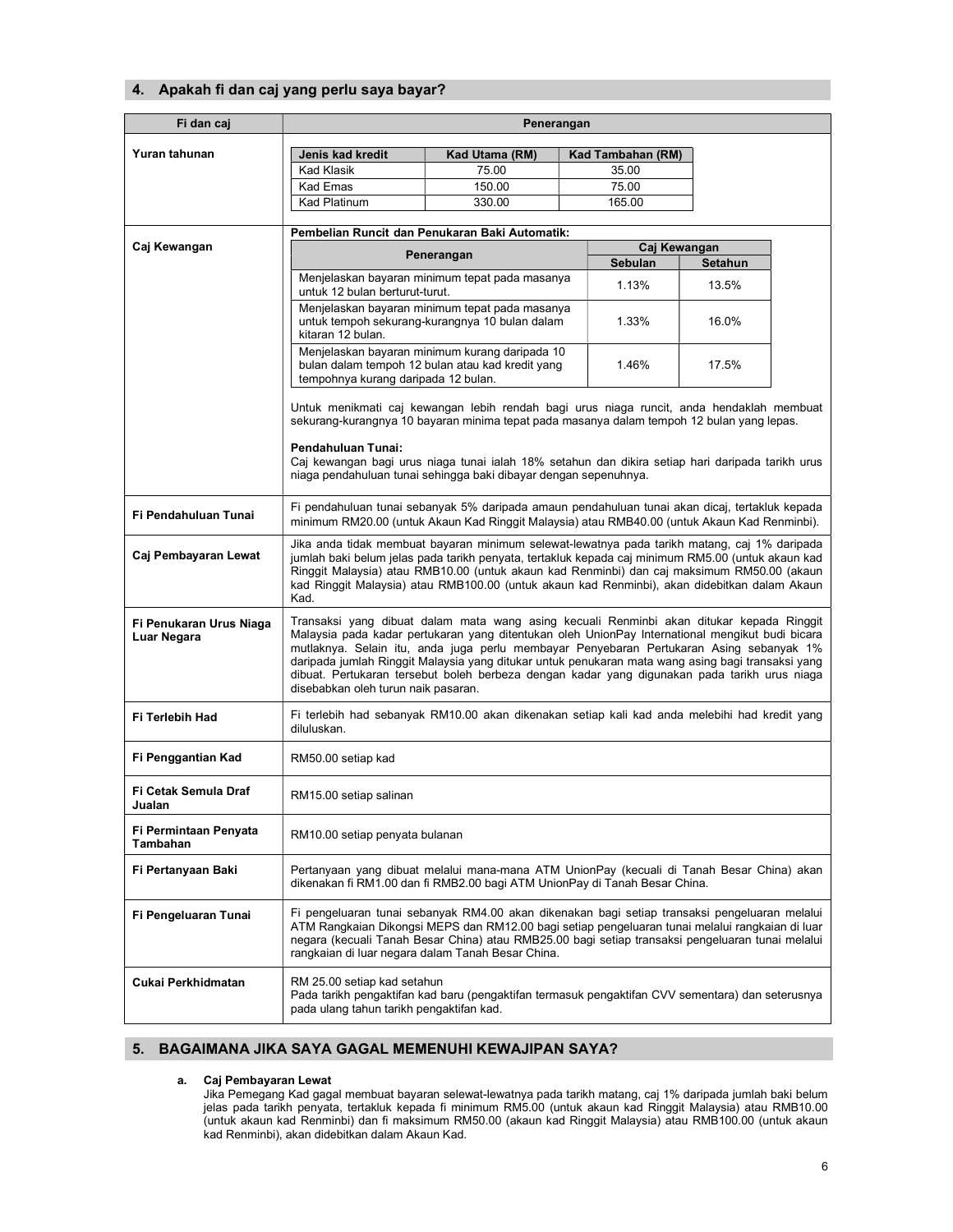#### b. Penarikan balik Kad atau Kemudahan atau Perkhidmatan yang ditawarkan

ICBC boleh menarik balik kad kredit dan / atau mana-mana perkhidmatan yang ditawarkan dengan memberi notis terlebih dahulu dan keseluruhan baki tertunggak pada Akaun Kad Kredit akan menjadi matang dengan serta-merta dan kena dibayar kepada Industrial and Commercial Bank of China (Malaysia) Berhad.

#### c. Tanggungan untuk transaksi yang tidak diberikuasa

Anda Kad perlu sentiasa menggunakan langkah berjaga-jaga yang munasabah untuk mencegah kehilangan kad kredit dan Nombor Pengenalan Peribadi (PIN) anda. Anda dinasihatkan supaya tidak mendedahkan PIN kad kredit atau butiran kad kredit kepada orang lain di bawah apa-apa keadaan atau dengan apa cara sekalipun sama ada secara sukarela atau sebaliknya. Anda mesti memberitahu ICBC segera secara munasabah praktikal setelah mendapati bahawa kad kredit anda hilang atau dicuri, atau urus niaga yang tidak dibenarkan telah berlaku atau nombor PIN telah dikompromi, diikuti dengan pengesahan bertulis bersama-sama dengan salinan laporan polis.

Anda hendaklah mengambil semua langkah keselamatan yang berkaitan dengan kad, nombor akses, PIN atau perkhidmatan yang disediakan, termasuk tempat tinggal anda dan:

- i) Anda tidak boleh pada bila-bila masa dan di bawah apa-apa keadaan, mendedahkan PIN anda kepada sesiapa sahaja termasuk kakitangan Bank;
- ii) Anda tidak boleh menulis PIN di-atas kad atau mana-mana tempat yang berdekatan dengan tempat simpanan kad tersebut;
- iii) Anda tidak boleh memilih PIN dari tarikh hari jadi anda, nombor kad pengenalan, paspot, lessen memandu atau nombor telefon;
- iv) Anda tidak boleh membenarkan orang lain menggunakan PIN milik anda.

Selain itu, jika terdapat penggunaan kad kredit anda tanpa kebenaran sebelum laporan dibuat, anda mungkin bertanggungjawab bagi semua caj yang dikenakan.

Anda tidak bertanggungjawab ke atas apa-apa Urus Niaga Kad tanpa kebenaran yang memerlukan pengesahan PIN jika anda tidak:

- (a) bertindak secara menipu atau dengan kecuaian melampau;
- (b) gagal untuk memaklumkan kehilangan Kad kepada Bank dengan seberapa segera yang semunasabahnya praktikal setelah mendapati bahawa Kad telah hilang atau dicuri;
- (c) dengan sukarela mendedahkan PIN kepada orang lain;
- (d) menulis nombor PIN di atas kad atau mana-mana tempat yang berdekatan dengan tempat simpanan kad tersebut.

Anda tidak bertanggngjawab ke atas apa-apa Urus Niaga Kad tanpa kebenaran yang memerlukan pengesahan tandangan atau kad tanpa sentuh jika anda tidak:

- (a) bertindak secara menipu atau dengan kecuaian melampau;
- (b) gagal untuk memaklumkan kehilangan Kad kepada Bank dengan seberapa segera yang semunasabahnya praktikal setelah mendapati bahawa Kad telah hilang atau dicuri;
- (c) meletak/meninggalkan kad atau barangan yang mengandungi kad anda tanpa jagaan di tempat yang terdedah dan boleh diakses oleh orang lain;
- membenarkan dengan sukarela bagi orang lain menggunakan kad kredit

Jika anda gagal untuk mematuhi terma-terma dan syarat-syarat kad kredit, kami mempunyai hak untuk menamatkan kad anda.

## d. Hak membuat tolakan

ICBC mempunyai hak untuk menolak sebarang baki kredit dalam akaun anda dikekalkan dengan ICBC terhadap sebarang baki tertunggak dalam Akaun Kad Kredit ICBC anda. Sila Terma dan Syarat Perjanjian Ahli Kad bagi Kad Kredit ICBC UnionPay Dwi Mata Wang, di bawah Fasal 23.

## e. Penukaran Baki Automatik

Jika anda gagal membayar ansuran bulanan anda pada tarikh akhir pembayaran, caj pembayaran lewat dan caj kewangan seperti yang diterangkan dalam Seksyen 4 akan dikenakan dan ICBC berhak untuk menolak sebarang baki kredit dalam akaun anda yang dikekalkan dengan ICBC terhadap sebarang baki tertunggak. Sekiranya anda gagal membuat pembayaran ansuran yang perlu dibayar sepenuhnya selama 3 bulan berturutturut atau lebih, program penukaran baki automatic akan ditamatkan.

## 6. APAKAH RISIKO UTAMA KAD KREDIT?

Dengan hanya membuat bayaran minimum, amaun faedah dan masa yang diambil untuk menyelesaikan amaun penuh akan meningkat. Fikirkan tentang keupayaan pembayaran balik anda apabila menggunakan kad kredit. Jika anda menggunakan kad kredit anda untuk membuat pembayaran balik bagi pembiayaan lain, kos mungkin akan jadi lebih. Caj kewangan yang dikenakan atas baki tertunggak untuk kad kredit ini berasaskan struktur penetapan harga berperingkat menurut rekod pembayaran anda. Jika ICBC mengesan apa-apa aktiviti luar biasa atau mencurigakan pada Akaun Kad Kredit anda, kami boleh menarik balik keistimewaan kredit anda buat sementara sehingga aktiviti itu disahkan. Jika anda mempunyai masalah membayar baki kad kredit anda, hubungi kami lebih awal untuk membincangkan alternatif pembayaran balik.

- Anda bertanggungjawab bagi semua caj yang ditanggung oleh Ahli Kad Tambahan anda (jika ada).
- Butiran kad kredit anda atau nombor PIN tidak harus didedahkan kepada mana-mana orang yang tidak dibenarkan.
- Anda harus memberitahu kami dengan segera setelah mendapati bahawa kad kredit anda hilang atau dicuri.

Kami berhak untuk menarik balik semua kemudahan kredit lain yang anda ada dengan ICBC atas kelalaian atau pelanggaran berkenaan Akaun Kad Kredit anda.